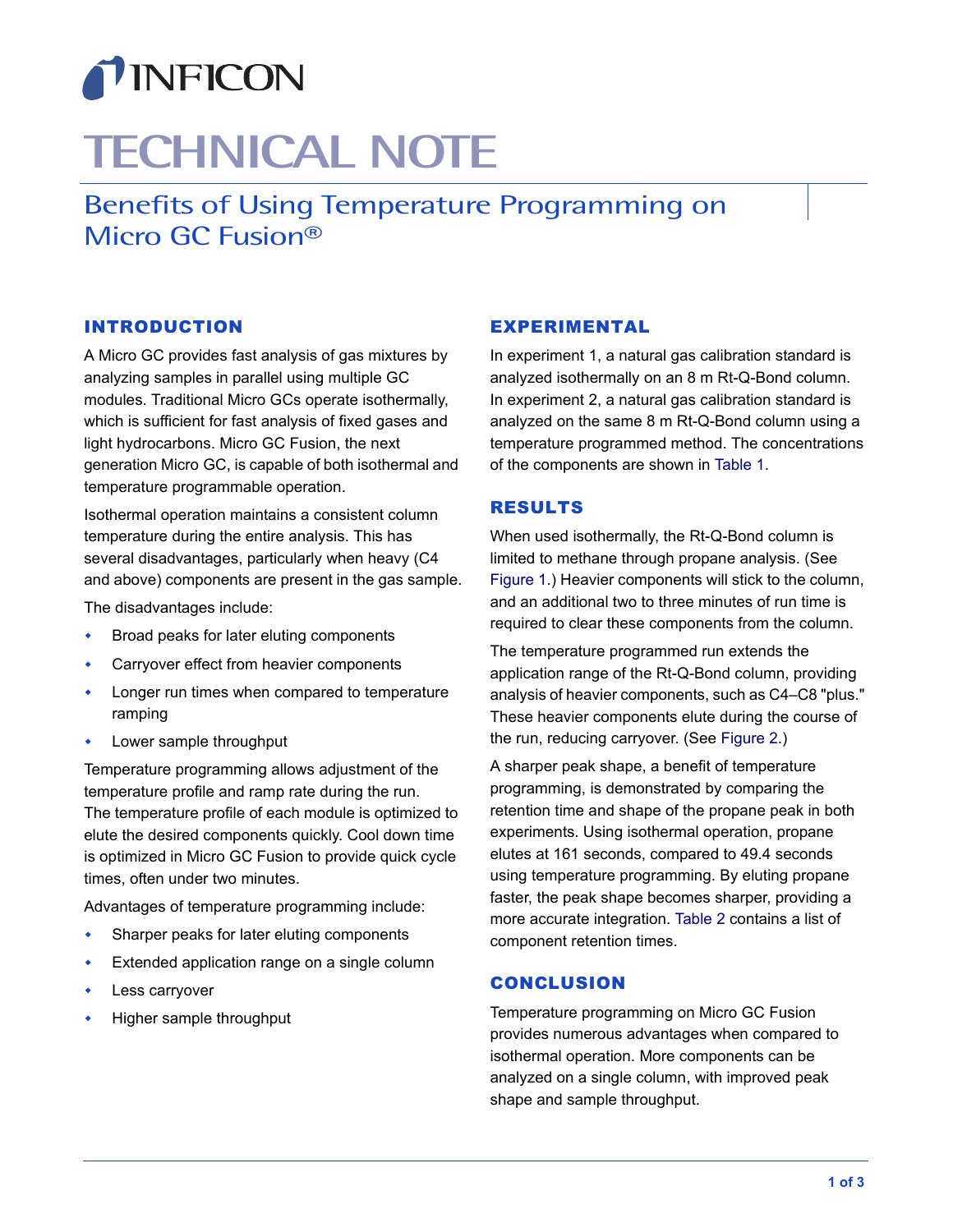### <span id="page-1-0"></span>**DATA**

| <b>Component</b> | Mole % |  |
|------------------|--------|--|
| nitrogen         | 1.53   |  |
| methane          | 88.7   |  |
| carbon dioxide   | 1.21   |  |
| ethane           | 2.99   |  |
| propane          | 2.01   |  |
| isobutane        | 1.00   |  |
| n-butane         | 0.996  |  |
| isopentane       | 0.300  |  |
| n-pentane        | 0.300  |  |
| hexanes          | 0.603  |  |
| heptanes         | 0.320  |  |
| octanes "plus"   | 0.0750 |  |

## **Table 1 Natural gas calibration standard concentration information**

## **Table 2 Retention time comparison for the natural gas calibration standard**

<span id="page-1-1"></span>

| <b>Number of</b><br><b>Component</b> | Name of<br><b>Component</b> | <b>Retention Time (s)</b><br><b>Isothermal</b> | <b>Retention Time (s)</b><br><b>Temperature Programmed</b> |
|--------------------------------------|-----------------------------|------------------------------------------------|------------------------------------------------------------|
| 1.                                   | nitrogen                    | 19.2                                           | 18.5                                                       |
| 2.                                   | methane                     | 20.5                                           | 19.5                                                       |
| 3.                                   | carbon dioxide              | 25.2                                           | 22.9                                                       |
| 4.                                   | ethane                      | 40.8                                           | 30.6                                                       |
| 5.                                   | propane                     | 161                                            | 49.4                                                       |
| 6.                                   | isobutane                   | N/A                                            | 64.7                                                       |
| 7.                                   | n-butane                    | N/A                                            | 68.2                                                       |
| 8.                                   | isopentane                  | N/A                                            | 82.1                                                       |
| 9.                                   | n-pentane                   | N/A                                            | 84.4                                                       |
| 10.                                  | hexanes                     | N/A                                            | 86.0 to 100                                                |
| 11.                                  | heptanes                    | N/A                                            | 101 to 119                                                 |
| 12.                                  | octanes "plus"              | N/A                                            | 120 to 240                                                 |